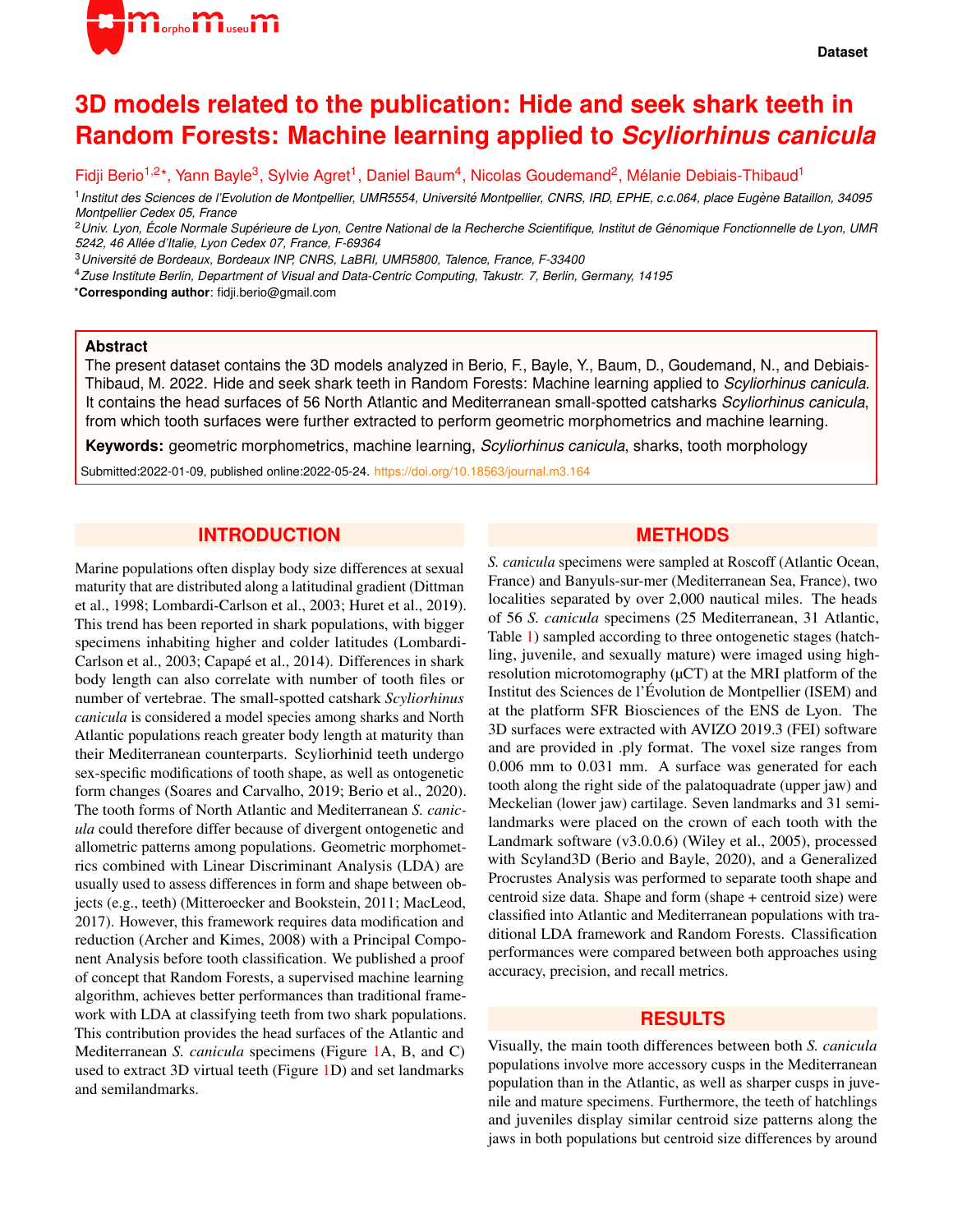<span id="page-1-0"></span>

**Figure 1.** 3D surfaces of a *Scyliorhinus canicula* hatchling female. A) lateral view of the head; B) ventral view of the head; C) frontal view of the head. D) frontal view of palatoquadrate and meckelian teeth after processing the head surfaces. Scale bars are 5 mm in A, B, and C and 500 µm in D.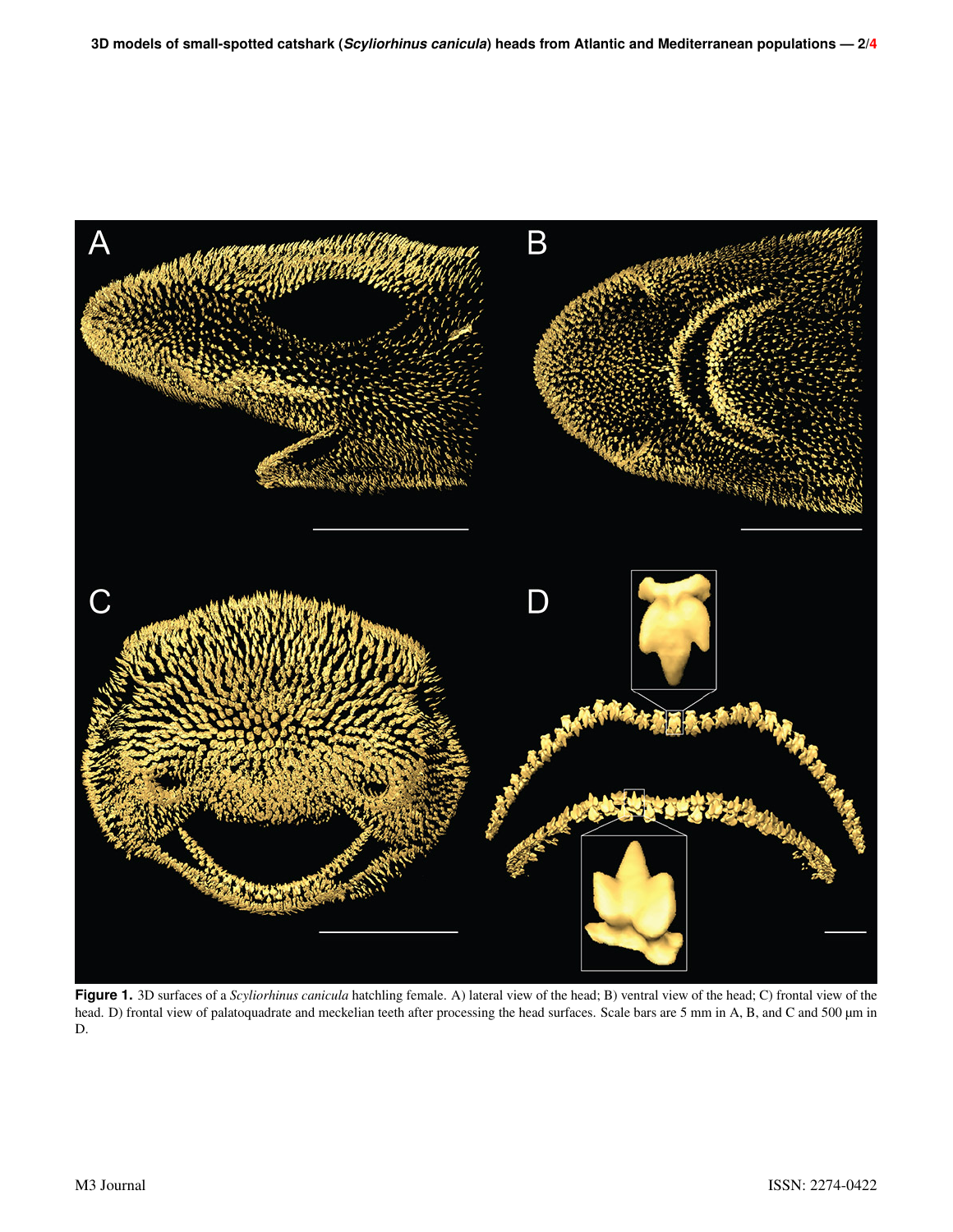35% arise at sexually mature stage between populations, which is consistent with the differences observed in body length between sexually mature Atlantic and Mediterranean specimens. The PCA-LDA framework performed on 3D tooth coordinates to classify teeth between populations reaches lesser performances than Random Forests [LDA accuracies: 64.5±0.7 (tooth shapes); 74.6±1.2 (tooth forms); Random Forest accuracies: 81.7±1.7 (tooth shapes);  $86.9\pm1.4$  (tooth forms)]. Classification performances are, however, greater for tooth forms than tooth shapes. Moreover, Random Forests indicate which features contribute the most to population discrimination, which are the tooth centroid size and landmarks and semilandmarks located on the lateral edges of teeth, where accessory cusps develop. Different diets as well as genetic isolation between the Atlantic and Mediterranean populations sampled could explain the tooth shape differences observed (Barbieri et al., 2014; Kousteni et al., 2015; 2017) but further investigation is required to challenge these hypotheses. Our study is a proof of concept that geometric morphometrics combined with Random Forests can outperform traditional frameworks used to classify shark teeth. This method could further be used to improve or complete the automatic identification of isolated shark teeth (Naylor and Marcus, 1994; Soda et al., 2017) for example in the fossil record and help tracking illegal trade of sharks, as machine learning methods in this area already display promising results (Barone et al., 2021).

# **ACKNOWLEDGEMENTS**

We acknowledge the MRI platform member of the national infrastructure France-BioImaging supported by the French National Research Agency (ANR-10-INBS-04, Investments for the future  $\gg$ ), the labex CEMEB (ANR-10-LABX-0004) and NUMEV (ANR-10-LABX-0020), and the contribution of SFR Biosciences (UMS3444/CNRS, US8/Inserm, ENS de Lyon, UCBL) AniRa-ImmOs facility. This work was supported by the ENS de Lyon  $\ll$  Attractivité nouveaux professeurs  $\gg$  fund.

# **BIBLIOGRAPHY**

Archer, K. J. and Kimes, R. V., 2008. 'Empirical characterization of random forest variable importance measures', *Computational Statistics and Data Analysis*. North-Holland, 52(4), 2249–2260. <https://doi.org/10.1016/j.csda.2007.08.015>

Barbieri, M. *et al.*, 2014. 'Molecular contribution to stock identification in the small-spotted catshark, *Scyliorhinus canicula* (Chondrichthyes, Scyliorhinidae)', *Fisheries Research*, 154, 11–16. <https://doi.org/10.1016/J.FISHRES.2014.01.021>

Barone, M. *et al.*, 2021. 'Performance of iSharkFin in the identification of wet dorsal fins from priority shark species', *Ecological Informatics*, 101514. [https://doi.org/10.1016/j.ecoi](https://doi.org/10.1016/j.ecoinf.2021.101514) [nf.2021.101514](https://doi.org/10.1016/j.ecoinf.2021.101514)

Berio, F. and Bayle, Y., 2020. 'Scyland3D: Processing 3D landmarks', *Journal of Open Source Software*, 5(46), 1262. <https://doi.org/10.21105/joss.01262>

Berio, F. *et al.*, 2020. 'The intraspecific diversity of tooth morphology in the large-spotted catshark *Scyliorhinus stellaris*: insights into the ontogenetic cues driving sexual dimorphism', *Journal of Anatomy*, 237(5), 960–978. [https://doi.org/10.1111/j](https://doi.org/10.1111/joa.13257) [oa.13257](https://doi.org/10.1111/joa.13257)

Capapé, C. et al., 2014. 'Production, maturity, reproductive cycle and fecundity of small-spotted catshark, *Scyliorhinus canicula* (Chondrichthyes: Scyliorhinidae) from the northern coast of Tunisia (Central Mediterranean)', *Journal of ichthyology*, 54(1), 111–126. <https://doi.org/10.1134/S0032945214010020>

Dittman, D. E. *et al*., 1998. 'Growth patterns in oysters, *Crassostrea virginica*, from different estuaries', *Marine Biology*, 132, pp. 461–469. <https://doi.org/10.1007/s002270050412>

Huret, M. *et al.*, 2019. 'Variation in life-history traits of European anchovy along a latitudinal gradient: a bioenergetics modelling approach', *Marine Ecology Progress Series*, 617–618, 95–112. <https://doi.org/10.3354/meps12574>

Kousteni, V. *et al.*, 2015. 'Strong population genetic structure and contrasting demographic histories for the small-spotted catshark (*Scyliorhinus canicula*) in the Mediterranean Sea', *Heredity*, 114(3), 333–343. [https://doi.org/10.1038/hdy.2014.](https://doi.org/10.1038/hdy.2014.107) [107](https://doi.org/10.1038/hdy.2014.107)

Kousteni, V. *et al*., 2017. 'Diet of the small-spotted catshark *Scyliorhinus canicula* in the Aegean Sea (eastern Mediterranean)', *Marine Biology Research*, 13(2), pp. 161–173. [https:](https://doi.org/10.1080/17451000.2016.1239019) [//doi.org/10.1080/17451000.2016.1239019](https://doi.org/10.1080/17451000.2016.1239019)

Lombardi-Carlson, L. A. *et al.*, 2003. 'Latitudinal variation in life-history traits of bonnethead sharks, *Sphyrna tiburo*, (Carcharhiniformes : Sphyrnidae) from the eastern Gulf of Mexico', *Marine and Freshwater Research*, 54(7), 875-883. <https://doi.org/10.1071/MF03023>

MacLeod, N., 2017. 'On the use of machine learning in morphometric analysis', in *Biological shape analysis: proceedings of the 4th international symposium*, 134–171. [https://doi.org/](https://doi.org/10.1142/9789813225701_0008) [10.1142/9789813225701](https://doi.org/10.1142/9789813225701_0008)\_0008

Mitteroecker, P. and Bookstein, F., 2011. 'Linear discrimination, ordination, and the visualization of selection gradients in modern morphometrics', *Evolutionary Biology*, 38, 100–114. <https://doi.org/10.1007/s11692-011-9109-8>

Naylor, G. and Marcus, L., 1994. 'Identifying isolated shark teeth of the genus *Carcharhinus* to species: relevance for tracking phyletic change through the fossil record', *American Museum Novitates*, 3109, 1–53.

Soares, K. D. A. and de Carvalho, M. R., 2019. 'The catshark genus *Scyliorhinus* (Chondrichthyes: Carcharhiniformes: Scyliorhinidae): taxonomy, morphology and distribution', *Zootaxa*, 4601(1), 1–147. <https://doi.org/10.1111/joa.13257>

Soda, K. J. *et al*., 2017. 'Artificial neural networks and geometric morphometric methods as a means for classification: A casestudy using teeth from *Carcharhinus sp*. (Carcharhinidae)', *Journal of Morphology*, 278(1), 131–141. [https://doi.org/10.](https://doi.org/10.1002/jmor.20626) [1002/jmor.20626](https://doi.org/10.1002/jmor.20626)

Wiley, D., 2006. 'Landmark Editor 3.0'. Institute for Data Analysis and Visualization, University of California, Davis.